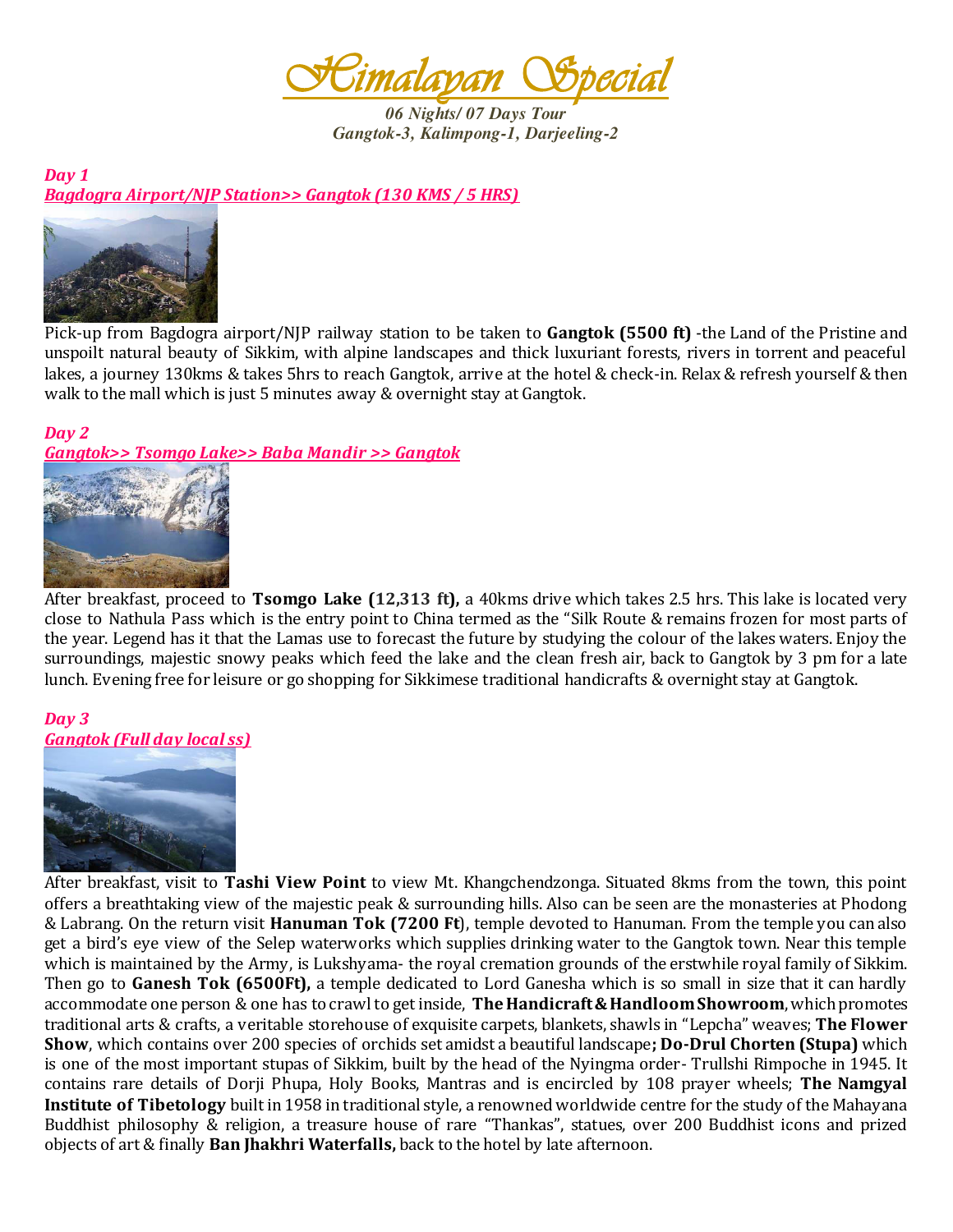Relax & refresh yourself & then walk to the mall which is just 5 minutes away & overnight stay at Gangtok.

# *Day 4*

*Gangtok>> Kalimpong (75 KMS /2. 5 HRS)* 



After breakfast, depart to **Kalimpong (4000 Ft)**, a drive of 75 kms & taking around time 2.5 hrs to reach. Also called the garden of flowers, this town has almost everything- scenic beauty, flowers, greenery, waters, mists, clouds etc. Arrive at Kalimpong & check-in at the hotel.

Evening free at leisure with a visit to the market, Where you do some curio shopping, buy some Kalimpong Cheese & lollypops of Swiss technology from **"**Larks**"** or just take a walk thru the market & overnight stay at Kalimpong.

#### *Day 5 Kalimpong>> Darjeeling (50 KMS / 2.5 HRS)*



After breakfast, proceed for a half day sightseeing of **Durpin Hill** (which has the famous Zong Dog Palri Fo- Brang Monastery which belongs to the same Buddhist sect as the present Dalai Lama), **Pine View Point**, **Dr Graham's Homes** complex with its historic church & well maintained grounds founded in 1900 by Rev. Dr. J A Graham, a Scottish missionary, **Delo Hill (5556 ft)** appears to be the roof- of- the- world, is the highest point in Kalimpong. Delo also has the town's picturesque water reservoir. Then on to **Mangal Dham Temple** constructed in memory of the late Guru Shree (108) Mangal Dasji and dedicated to Lord Krishna.

After lunch, proceed to **Darjeeling (7100 ft),** a 50kms drive taking around 2.5hours to reach, the "Queen of the hill stations", its name derived from "Dorje-Line" which means the place of "Dorje", the mystic thunderbolt. After a very scenic drive thru the mountains, tea gardens etc. Reach Darjeeling by evening & check in at hotel.

Spend the evening lazing around or walk up to the mall area & overnight stay at Darjeeling.

## *Day 6 Darjeeling (Full day local ss)*



Start the day at 4am with an early morning trip to **Tiger Hill (7800 Ft)** to catch the sunrise from behind the majestic Kunchenjunga range. On the way return back visit the **Ghoom Monastery** & **Batasia Loop,** back to the hotel for breakfast.

**(09:00 AM TO 03:00PM)** After breakfast, proceed for a half day Darjeeling local sightseeing of the **Himalayan Mountaineering Institute**, **Ropeway,Zoo**, **Tenzing Rock**, **Tibetan Refugees Self Help Centre, Tea Garden** (outer view)& **Japanese Temple**. Back to the hotel by evening; take a walk to "Chowrasta" the centre point of the Mall area. You can do some window shopping & overnight stay at Darjeeling.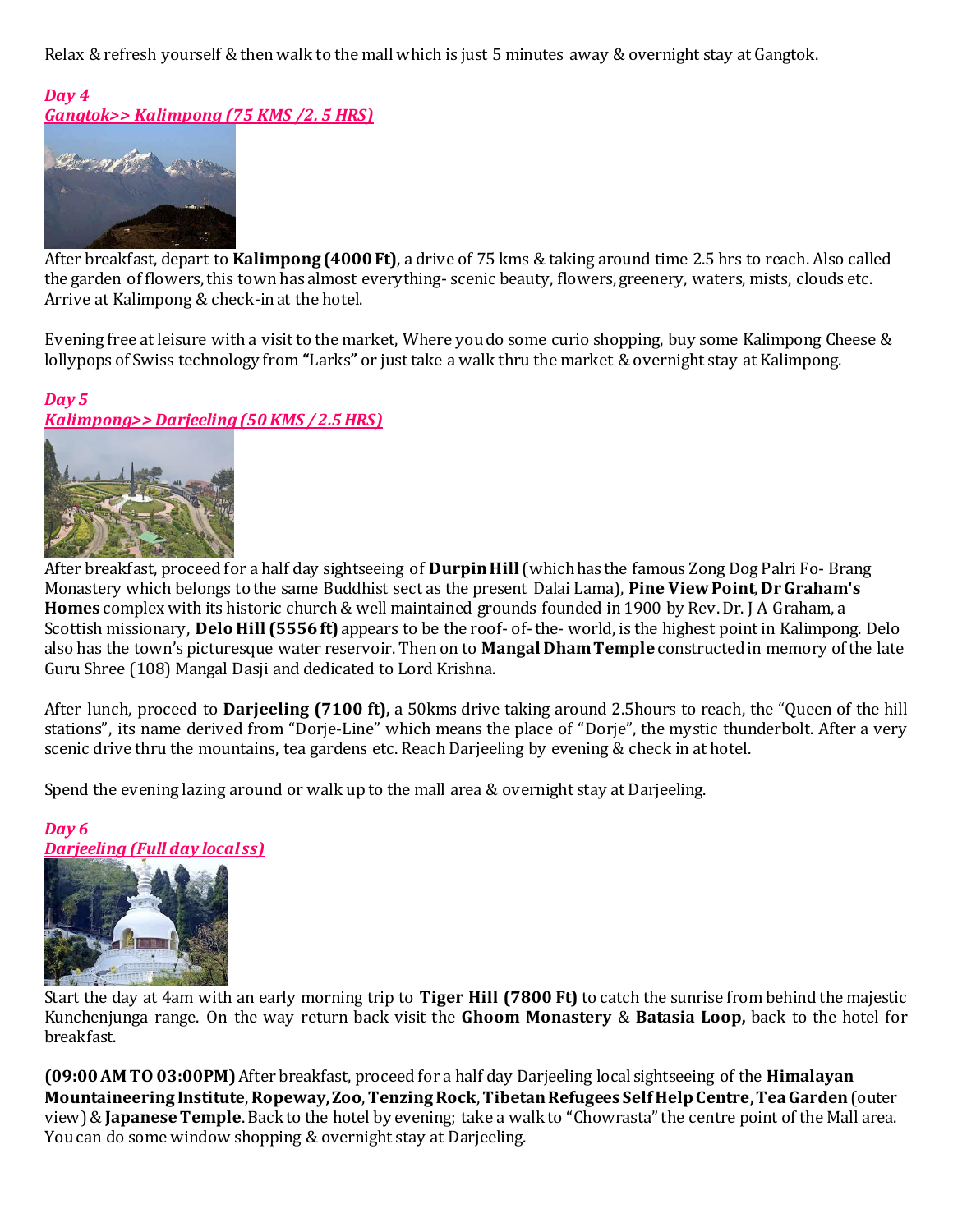### *Day 7 Darjeeling>> IXB Apt/ NJP Rly station (72 kms/3.5 hrs)*



After breakfast, checkout from the hotel & proceed to Bagdogra Airport/NJP Railway Station for onwards destination.

\*\* \* Tour End \*\*\*

# Damages-

| Grade          | $A1+$ | A1    | A     |       | C     | D     | E     |       |       |
|----------------|-------|-------|-------|-------|-------|-------|-------|-------|-------|
| 02 PAX         | 56199 | 40102 | 37620 | 34869 | 28084 | 26129 | 23929 | 22193 | 20305 |
| 04 PAX         | 50653 | 34556 | 32074 | 29323 | 22538 | 20583 | 18383 | 16647 | 14759 |
| <b>06 PAX</b>  | 48352 | 32255 | 29773 | 27022 | 20237 | 18282 | 16082 | 14346 | 12458 |
| 08 PAX         | 47201 | 31105 | 28622 | 25872 | 19087 | 17131 | 14932 | 13196 | 11308 |
| <b>EXT BED</b> | 29220 | 16195 | 13350 | 11900 | 8550  | 6920  | 6120  | 6170  | 5040  |
| <b>CWB</b>     | 21270 | 14870 | 13350 | 11900 | 8550  | 6920  | 6120  | 6170  | 5040  |
| <b>CNB</b>     | 15800 | 8850  | 9800  | 8600  | 5440  | 4660  | 3690  | 3460  | 3390  |

| <b>HOTEL USED</b> |                       | <b>ROYAL</b> (A1)  |                                 |                            |                                   |
|-------------------|-----------------------|--------------------|---------------------------------|----------------------------|-----------------------------------|
|                   | <b>HERITAGE (A1+)</b> |                    | <b>UPMARKET</b> (A)             | AT THE MALL (B)            | <b>ENCHANTING (C)</b>             |
|                   |                       | RAMADA / CEDAR     |                                 | <b>VICEROY HOTEL-</b>      |                                   |
|                   |                       | INN (MAP)          |                                 | exec / MONTANA             |                                   |
|                   |                       |                    |                                 | RESORT-exec (veg) /        |                                   |
|                   |                       |                    | <b>{PINE TREE RESORT/RJ</b>     | <b>SUMI YASHSHREE -</b>    | MOHIT-dbl (MAP)/                  |
|                   |                       |                    | <b>RESORT/ SANDERLING</b>       | premium/SUMITEL            | HERMITAGE RESORT -                |
|                   |                       |                    | RESORT AND SPA (veg) / JAI      | <b>SUITES AND SPA-</b>     | Victoria dlx/HOTEL                |
|                   |                       |                    | HOTEL $-2^{nd}$ flush (MAP) }   | premium/                   | PRADHAN -comfort / THE            |
|                   |                       |                    | <b>{ SUMMIT SWISS HERITAGE-</b> | HERMITAGE RESORT           | HIMALAYAN RETREAT-lux /           |
|                   |                       |                    | dlx/premium/ UDAAN              | - Victoria club/           | SUMI YASHSHREE - dlx/             |
|                   | ELGIN-premium         |                    | DEKELING -                      | HOTEL PRADHAN-             | MONTANA <i>(veg)</i> / WONDER     |
| DARJEELING        | (MAP)                 |                    | premium/British(veg) (CP) }     | luxury (MAP)               | $WOODS - premium(CP)$             |
|                   |                       | <b>LEMON TREE-</b> |                                 | <b>KINGSWAY</b>            |                                   |
|                   |                       | superior (MAP)     |                                 | BOUTIQUE -sup dlx          |                                   |
|                   |                       |                    |                                 | (veg)/ NEW ORCHID-         |                                   |
|                   |                       |                    | <b>DENZONG SHANGRILA-</b>       | dlx/ROYAL ORCHID           | NIRVANA INN (veg) -               |
|                   |                       |                    | superior/ FERN DENZONG          | (veg) - sup dlx/           | maharani mountain view            |
|                   |                       |                    | HOTEL N SPA - winter green      | <b>SUMMIT GOLDEN</b>       | (MAP) / CHUMBI                    |
|                   |                       |                    | / WOODBERRY HOTEL &             | CRESCENT-dlx/              | RESIDENCY- rose dlx/NEW           |
|                   | HIDDEN LAND /         |                    | $SPA - premium (pure veg)$      | <b>SUMMIT NAMNANG-</b>     | ORCHID-std / SONAM DELEK-         |
|                   | NORKHILL/             |                    | <b>MOUNT SINOLCHU -</b>         | dlx/ CYGNETT INN LA        | sup dlx/ MOUNT                    |
|                   | <b>DENZONG</b>        |                    | premium/KINGSWAY                | MAISON - club/SUMI         | HIMALAYAN-dlx/TEMI                |
|                   | REGENCY-regency       |                    | BOUTIQUE - suite (veg)          | <b>RESORT &amp; SPA-</b>   | HOUSE/ GRAND SILK ROUTE           |
| <b>GANGTOK</b>    | suite (MAP)           |                    | (MAP)                           | premium (MAP)              | (new block) (CP)                  |
|                   |                       | <b>SILVEROAKS</b>  | YAKHA RETREAT- premier/         | <b>SUMMIT LILLIUM</b>      | <b>SUMMIT LILLIUM HOTEL &amp;</b> |
|                   | <b>SILVEROAKS</b>     | (MAP)              | <b>SUMMIT BARSANA-dlx</b>       | <b>HOTEL &amp; SPA-dlx</b> | SPA-dlx /SOODS GARDEN-            |
| <b>KALIMPONG</b>  | (MAP)                 |                    | (MAP)                           | (MAP)                      | premium (CP)                      |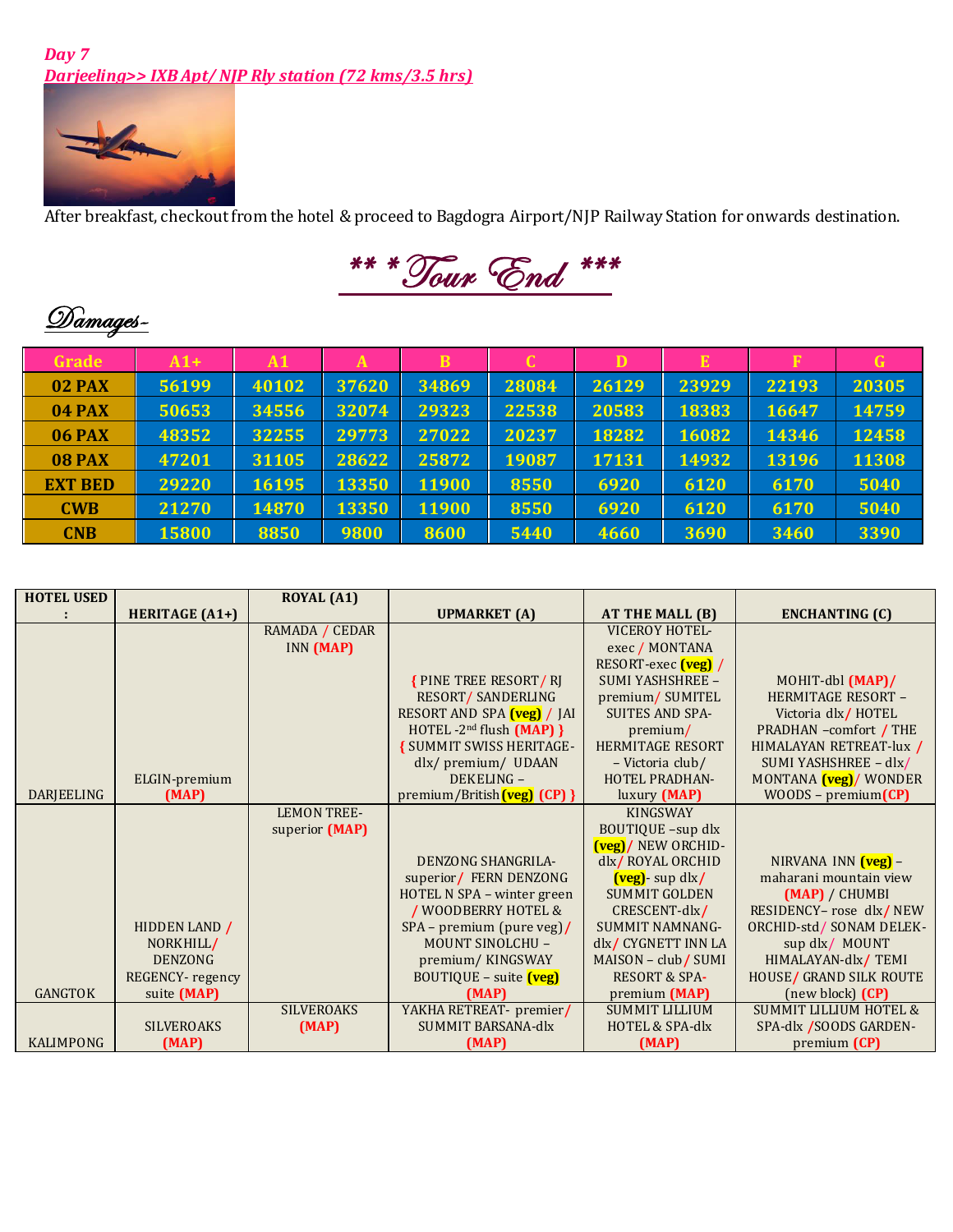| <b>HOTEL USED:</b> | <b>JUST ARRIVED!! (D)</b>                | <b>VALUE FOR MONEY!!</b> (E)      | <b>ECONOMY (F)</b>            | <b>BUDGET</b> (G)       |
|--------------------|------------------------------------------|-----------------------------------|-------------------------------|-------------------------|
|                    | <b>MOUNT CONIFER SUITES &amp; SPA-</b>   |                                   | HOTEL BROADWAY /              |                         |
|                    | dlx / ANANT ZAMBALA -dlx                 |                                   | <b>BROADWAY ANNEXE /</b>      |                         |
|                    | /OMEGA RESIDENCY-dlx <mark>(veg)/</mark> | HOTEL YUMA -luxury/ NORTH         | HOTEL YUMA - comfort/         |                         |
|                    | SILVER STAR BOUTIQUE - dlx/              | STAR / MARVEL                     | SHANTI PALACE-dbl/ YANGS      |                         |
| <b>DARIEELING</b>  | SUMI VISTA- premium (CP)                 | INTERNATIONAL (CP)                | $INN$ -std $(CP)$             | NORTH POINT (CP)        |
|                    | NIRVANA INN (veg) – maharani             |                                   |                               |                         |
|                    | mountain view (MAP)/                     | NIRVANA INN (veg) - maharaja      | MISTY OAK- sup dlx/ HOTEL     |                         |
|                    | GREENDALE- <b>(veg)</b> (dlx)/ SONAM     | dlx/SIKKIM RETREAT-luxury/        | YAVACHI -dlx/ SIKKIM          |                         |
|                    | DELEK - dlx/RENDEZVOUS- dlx/             | ALPINE HILLS/ RENDEZVOUS -        | RETREAT- comfort/HOTEL        |                         |
|                    | TEMI HOUSE - premium/HOTEL               | std/THE ORIENTAL - dbl/           | NORBU HOUSE - dlx /           | MISTY OAK- dlx/ PRIME   |
|                    | <b>BLUEBERRY BANQUEST &amp;</b>          | <b>GRAND SILK ROUTE-old block</b> | NIRVANA INN (veg) –           | VIEW-dlx/SONAM          |
| <b>GANGTOK</b>     | $SPA$ (veg) – sup dlx (CP)               | (CP)                              | maharaja dlx (CP)             | DELEK-std (CP)          |
|                    |                                          | SOODS GARDEN - dlx /              |                               |                         |
|                    | SOODS GARDEN - dlx / BELLUS-             | BELLUS-attic/ GARDEN              |                               | <b>GARDEN REACH-std</b> |
| <b>KALIMPONG</b>   | attic/ GARDEN REACH- dlx (CP)            | REACH- dlx (CP)                   | <b>GARDEN REACH- std (CP)</b> | (CP)                    |

| <b>HERITAGE</b>     | <b>These are all 4-Star heritage hotels</b>                                  |
|---------------------|------------------------------------------------------------------------------|
| <b>ROYALE</b>       | These are all 4 star hotels                                                  |
| <b>UPMARKET</b>     | These are all 4-Star equivalent hotels                                       |
| <b>AT THE MALL</b>  | Good 3-Star + equivalent hotels at prime locations                           |
| <b>ENCHANTING</b>   | Exquisite boutique hotels at all locations with a fleeting touch of<br>class |
| <b>JUST ARRIVED</b> | Oriental hotels with big rooms in the 3-Star+ category                       |
| VALUE FOR MONEY     | Spend & experience 3- star+ hotels                                           |
| <b>ECONOMY</b>      | 3-star hotels to suit your budget                                            |
| BUDGER              | Neat n clean 2-star+ hotels for those with limited budgets                   |

 **In case upgrade vehicle to a mix of 01 AC Innova/Xylo/Scorpio for all Transfers & Sightseeing, add Rs. 7600 + 5% GST to the total cost...** 

| Rates              | All rates above are valid from 20TH APRILTO 15TH JUNE 2021.<br>$\bullet$                                                      |
|--------------------|-------------------------------------------------------------------------------------------------------------------------------|
|                    | • All rates above are on per person twin sharing basis.                                                                       |
| <b>Includes</b>    | Meals as per plan shown above in <b>RED</b> , all hotel taxes.<br>٠                                                           |
|                    | $CP$ – Breakfast only MAP – Breakfast & Lunch OR Dinner AP- All meals.<br>٠                                                   |
|                    | All transfers & sightseeing by 01 NAC Wagon R/NAC Sumo Ex Bagdogra/NJP which is not<br>on disposal, but point-to-point basis. |
|                    | Gangtok local sightseeing would be by 01 NAC Wagon R for (02 Pax) & 02 NAC Wagon R<br>for $(04$ Pax & above).                 |
|                    | GST included on hotel part ONLY.<br>$\bullet$                                                                                 |
| <b>Child Rates</b> | Children 12 years & above are charged as adults.<br>٠                                                                         |
|                    | Children of 05 to -12 years will be charged as per CWB/CNB.                                                                   |
|                    | Below 05 years, complimentary.<br>٠                                                                                           |
| Validity           | This package is valid for Indian passport holders only.                                                                       |